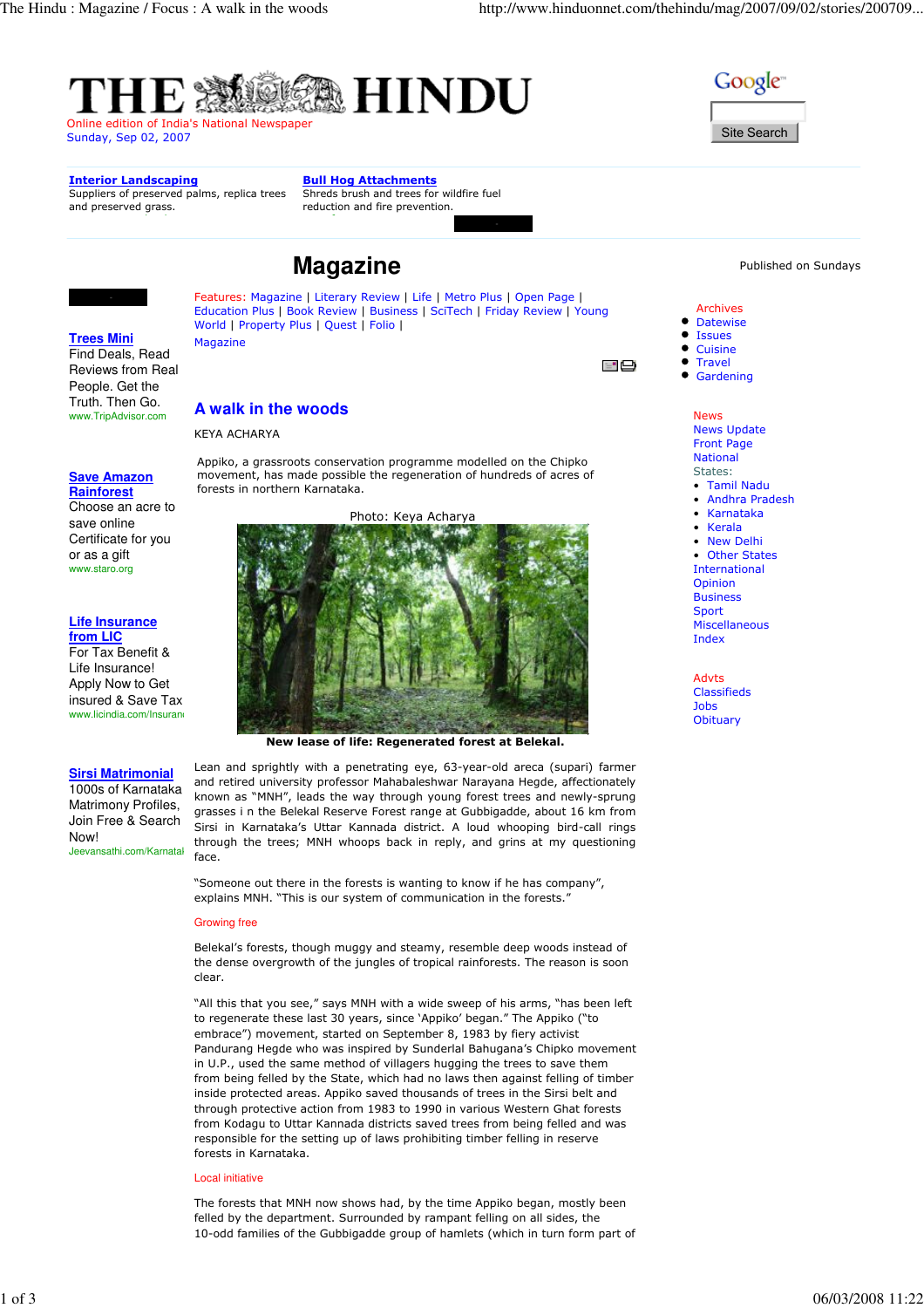Koppa village with 150 families and 1,200 population), led by MNH, joined Pandurang's Appiko movement in a bid to conserve the trees. Grazing inside these lands was strictly prohibited and all cattle had to be stall-fed, monitoring against forest fires was taken up and the villages steadily converted to biogas using cattle dung in lieu of forest fuel wood for their home needs. Roughly 500 acres of reserve forests in the Gubbigadde area surrounding the villages were left to regenerate naturally since 1983. Today, 24 years later, Appiko has turned into a grassroots conservation system. Around Gubbigadde today, the trees, all hardwood indigenous about 10 feet apart and mainly of the terminalia variety, are about 15 feet in height, with glossy green leaves. Natural regeneration has allowed smaller plants to take root from the seed dispersal of bigger trees. Once a year before the monsoon, people from the village community take it in turns to go around the forests snapping off the extra branches of these saplings and leaving the main one. "Otherwise these will remain shrubs instead of growing into trees," explains MNH.

On the other side of these forest, overlooking a deep stream, are deep, dark and dense trees, part of the same Belekal range. "Those trees are the 'founders' of the Appiko movement", says MNH pointing across the stream. These form part of another 200 acres of the same range that were prevented from being felled in 1983.

## Initial hostility

At first, says MNH, forest officials were both hostile and threatening against villagers taking steps for forest conservation. But once Appiko showed results, the first to become aware and sensitised, amazingly and ironically, was the forest department. "Now, at least they treat us well," says MNH.

Conservation awareness amongst areca farmers in Sirsi has now spread to their soppinabetta lands, a unique system wherein nine acres of forest land for every acre of areca, have been given to landholders by the British. The betta land belongs to the forest department and cannot be alienated but the areca landholder can build his own house on it, using the leaves from the trees as mulching, necessary for the areca. The British weren't interested in the areca, but in the pepper vines that grew on the areca-trunks.

Areca plantations in this region are thus an interlinked mix of reserve forests, betta lands, paddy fields, areca plantations simultaneously growing pepper, vanilla and cardamom, and home gardens called kai thota adjoining each house. Each home has stall-fed cattle and a dung-biogas unit for cooking gas and lives largely on the products from each land-use system. "The system is the same in all families," says MNH.

## Rich rewards

"A study by us has shown that the richness of Sirsi's biodiversity comes from the interlinking mix of all these land-use systems," says Mahabaleshwar Rajaram Hegde from Prakruthi, an NGO founded by Pandurang Hegde dealing with sustainable harvesting of non-timber forest produce.

Betta lands continue to this day, largely unencroached but suffering degradation due to the lopping off of tree crowns and branches for mulching that has stunted further and steadily killed them. Prakruthi has been advocating keeping a t least one-third of tree-crown intact for sustained growth. "Some listen", says M.R. Hegde.

But natural regeneration has worked well with nearly 500 acres of beautifully renewed betta lands in the Koppa region alone. With the next generation from this Havik community of farmers leaving for the cities, Sirsi's farms n ow face a continuity crisis.

"Probably good for the forests," jokes MNH as he wraps a supari nut in a betel leaf and pops it in his mouth. "I only have five of these a day", he says defensively.

Printer friendly page Send this article to Friends by E-Mail